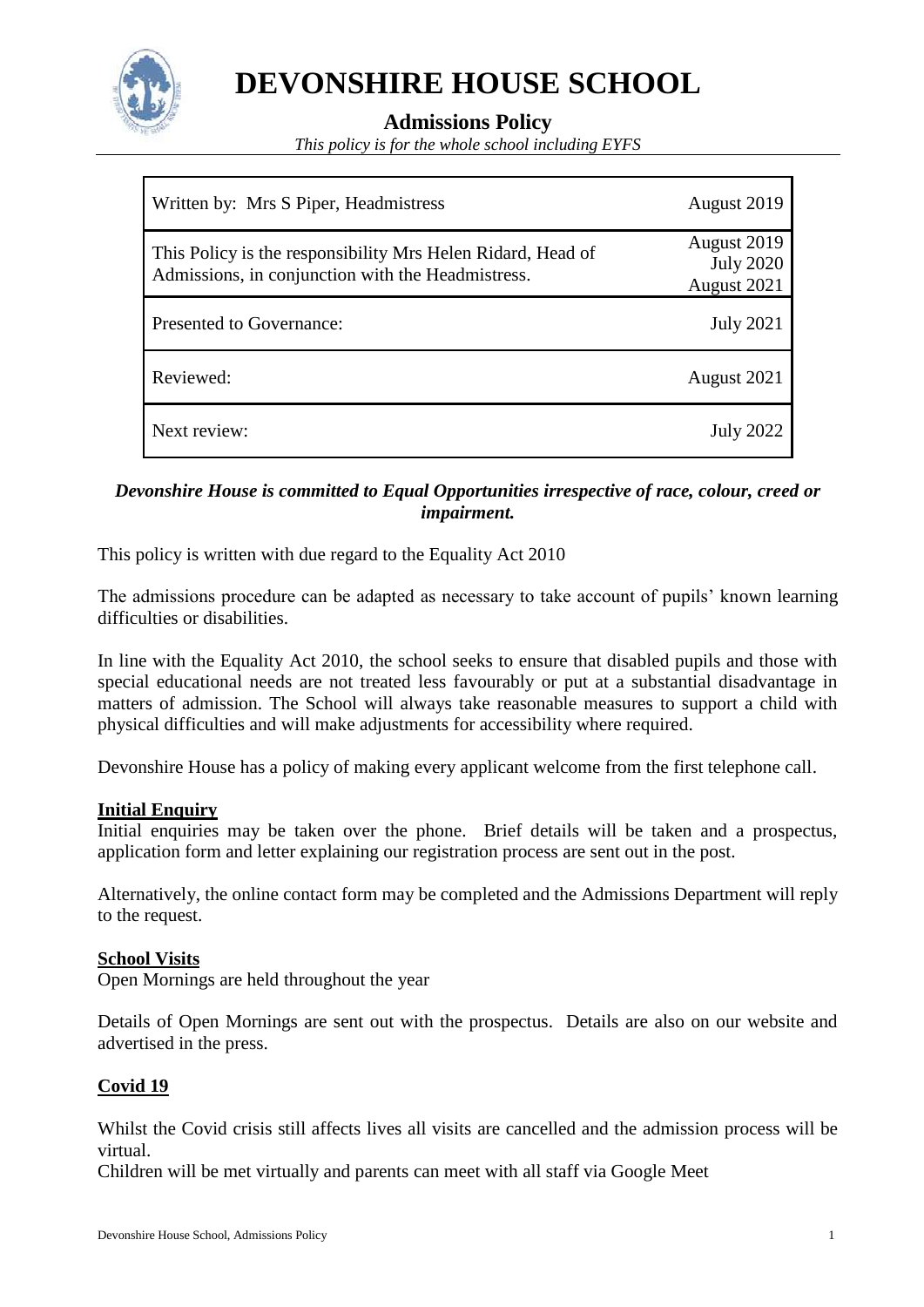

# **DEVONSHIRE HOUSE SCHOOL**

## **Admissions Policy**

*This policy is for the whole school including EYFS*

## **Registering with Devonshire House**

Once a completed application form and fee is received, the child is entered on the school admissions database and an acknowledgement letter is sent out.

All registered children are invited to attend an informal assessment interview before places are offered. Registrations are required a minimum of 12 months before the intended start date.

## **Entry to Devonshire House**

The main points of entry are to Oak Tree Nursery (OTN), Pre Reception and Reception. Children enter the Oak Tree Nursery in either September or January when they are over two and a half and out of nappies.

Children enter Pre Reception in the September following their third birthday.

Children enter Reception in the September following their fourth birthday.

## **Entry to Year 1 and above**

Children are admitted on an ad hoc basis dependent on there being a vacancy and subject to any assessment and/or references the School may require. Siblings are given a priority and every effort is made to take into account family circumstance and educational background.

## **Invitations to Get to Know You Sessions**

These are held early in the year of entry.

- For children wishing to enter from Reception  $(4+)$  and above: Letters are sent out in November of the preceding year offering a choice of dates in January.
- For children wishing to enter Pre-Reception  $(3+)$ : Letters are sent out in December of the preceding year offering a choice of dates in February.
- For children wishing to enter the Oak Tree Nursery (September intake): Letters are sent out in January of the year of entry offering a choice of dates in March.
- For children wishing to enter the Oak Tree Nursery (January intake): Letters are sent out in March of the preceding year offering a choice of dates in May.

Once dates have been accepted, we will write to the child's current school (if applicable) asking them to complete a report. We will also require a copy of the child's birth certificate and a passport size photo. Evidence of entry visas and right to reside in the UK must be provided (this is due to regulations from the UK Borders Authority and applies to all UK schools).

Should your child have a special educational need or disability for which you may wish the school to make reasonable adjustments please ensure that you give the school all the relevant information before the assessment.

## **Get to Know You visits for Oak Tree Nursery, Pre-Reception and Reception Intake**

Children meet members of our staff in small groups. The session is an informal play session and children are observed for their cooperation, concentration, sociability and communication skills.

Children for whom English is a second language will enjoy practical tasks such as colouring and jigsaw puzzles. Any child that has a 'bad day' is invited back to visit again.